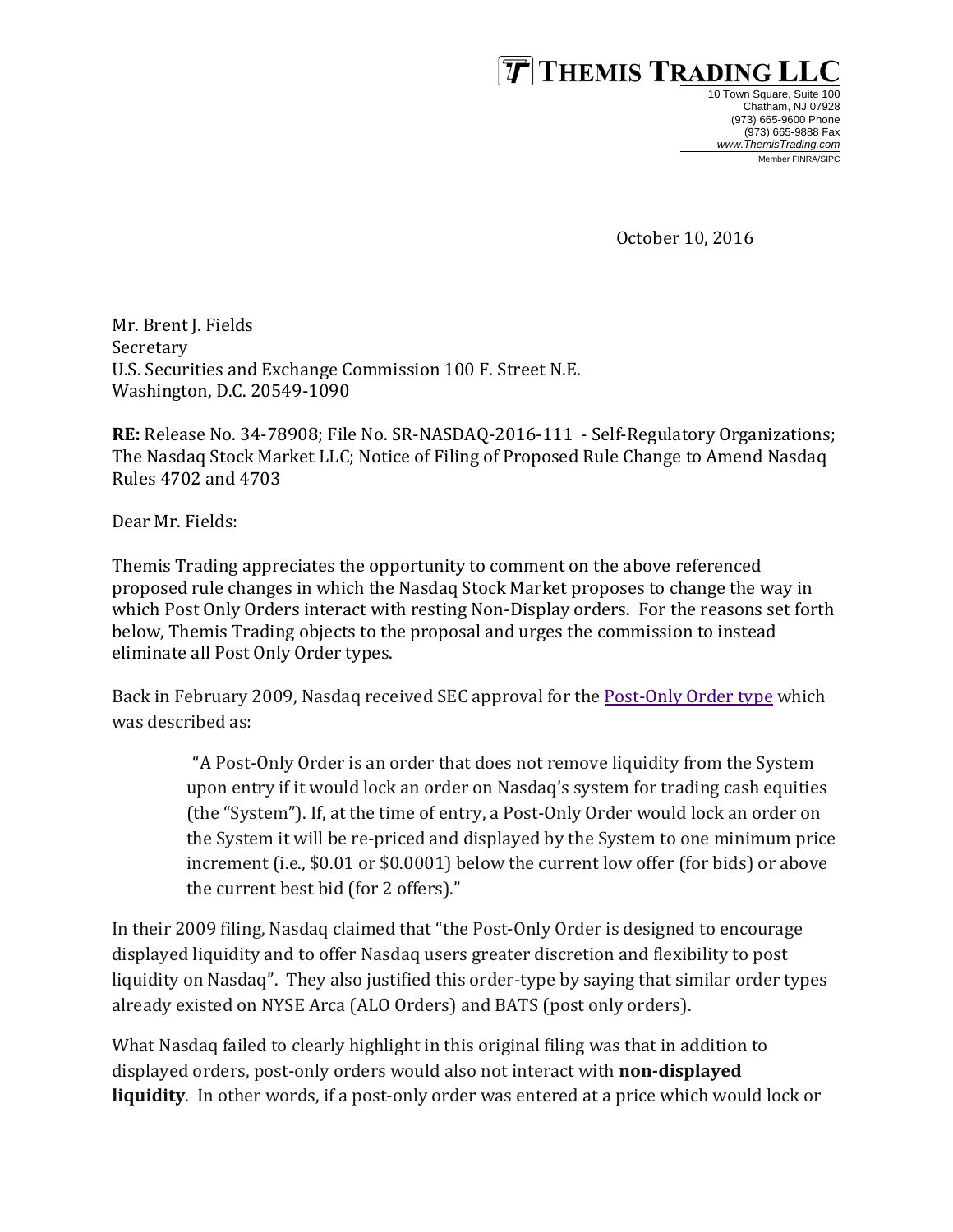# $\boxed{\overline{T}}$  THEMIS TRADING

10 Town Square, Suite 100 Chatham, NJ 07928 (973) 665-9600 Phone (973) 665-9888 Fax *[www.ThemisTrading.com](http://www.themistrading.com/)* Member FINRA/SIPC

cross an existing non-displayed order, **then that post only order would not trade** and instead the **price would be slid** either one tick below for buys or one tick above for sells. This is an enormous detail that has been taken advantage of for years by some market participants to give them an advantage over other market participants.

We have highlighted this order type many times since the SEC approved it in February 2009 and cited **how we thought that post-only orders were unfair since they allowed the initiator to gain valuable knowledge about hidden order flow since these orders would have their price slide from their original limit price.** Our voice fell on deaf ears and Nasdaq continued to allow their clients to use the post-only order for more than seven years. We believe that an enormous amount of information was leaked during those seven years. We also believe that many unsuspecting institutional algorithms placed nondisplayed orders thinking that they were hiding their intentions but in fact were consistently being pinged by post-only orders.

On September 22, 2016[, Nasdaq filed a proposal](https://www.sec.gov/rules/sro/nasdaq/2016/34-78908.pdf) with the SEC to change the way that postonly orders interact with non-displayed liquidity. They proposed to no longer price slide post only orders when these orders interact with non-displayed liquidity. Here is how they describe the changes in the rule filing:

"A Post-Only Order that is entered with a price equal to a resting Non-Display Order will be posted at its limit price (or its adjusted price if applicable), rather than being re-priced as it is today. This allows the Post Only Order to lock the resting Non-Display Order. Both the displayed Post Only order and the resting Non-Display order will remain available for execution at the locking price. In this way, neither order is disadvantaged; the Exchange Bid/Offer spread is tightened; **and no signal is sent to the member that entered the Post Only Order.** In this scenario, efficacy is maintained or enhanced for both the Post Only Order user and the Non- Display Order user compared to today."

Nasdaq states that under the amended post-only order protocol they will not be sending a signal about hidden order flow. We believe that they have just admitted that they have been leaking information about hidden client order flow for the past seven years. They detail this further by stating:

**"In addition, the member entering the Post Only Order learns through the repricing action both that there is a Non-Display Order resting on the book and also the price**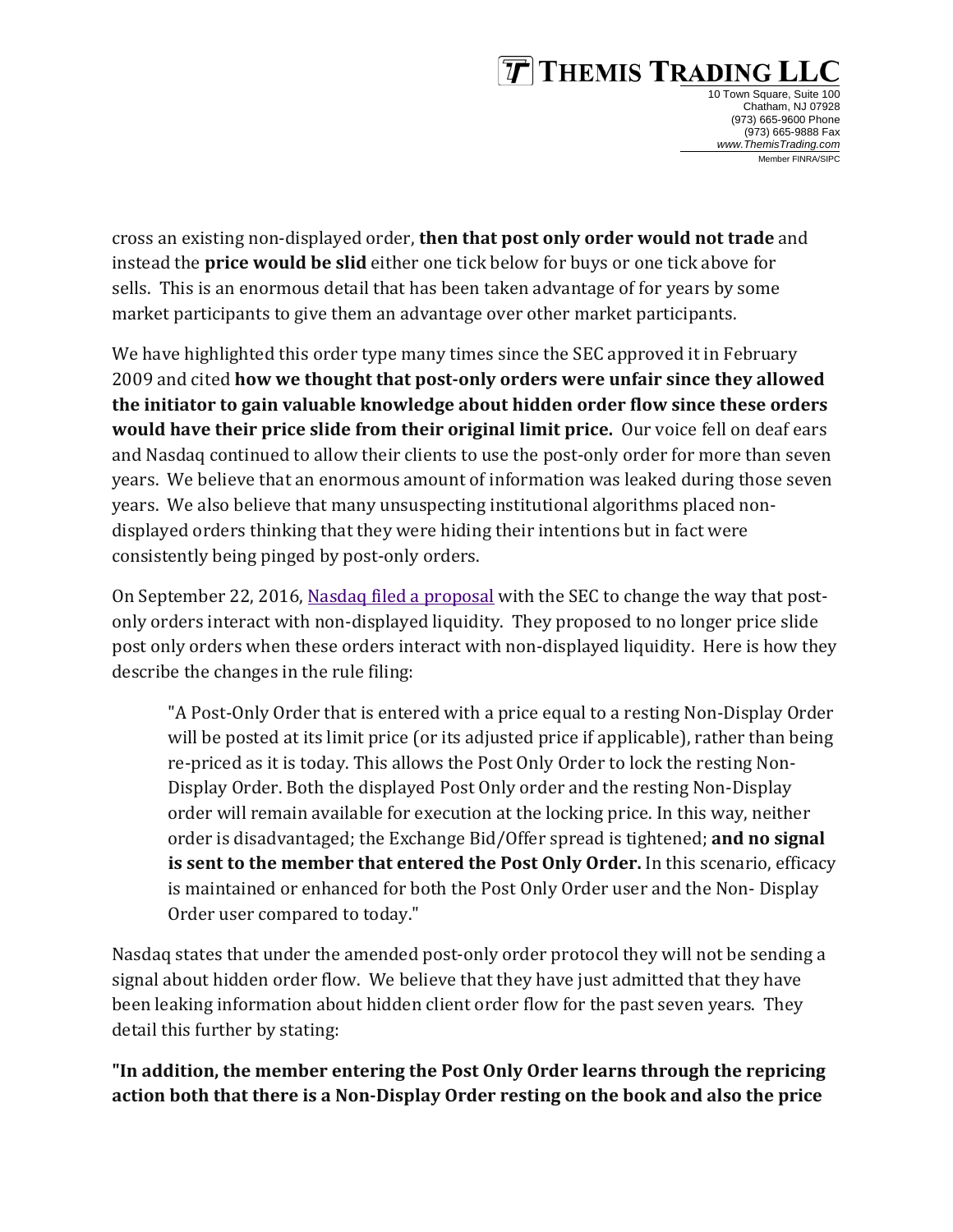# $\boxed{\overline{T}}$  Themis Trading

10 Town Square, Suite 100 Chatham, NJ 07928 (973) 665-9600 Phone (973) 665-9888 Fax *[www.ThemisTrading.com](http://www.themistrading.com/)* Member FINRA/SIPC

### **at which the Non-Display Order is resting. The Exchange believes that this interaction is inefficient and detrimental to investors, to members, and to the market."**

This is beyond astounding to us. Nasdaq is stating that one of their order types has been detrimental to investors, to members and to the market. We have a lot of questions about this admission including:

Why did they just admit this now? Why did it take seven years for them to realize this? How much information about client order flow was leaked? What damages did institutional and retail clients suffer during the last seven years? How many other Nasdaq order types are detrimental to investors and the market? What about the other exchanges that have similar order types? Will we see similar filings soon from these exchanges?

### **The Nasdaq Solution to the Post-Only Sliding Issue**

NASDAQ intends to fix what it had created by **allowing the Post Only order to lock its own book without re-pricing.** For example, Nasdaq wants to allow member to now enter a 51 cent bid, and instead of it trading with a resting 51 cent hidden offer, allow it to simply lock said offer. NASDAQ wants to allow bids and offers at the same price, without a trade – without a clearing price.

We have a few questions about this order behavior:

1) Will allowing bids and offers at the same price without a trade help or enhanced Price Discovery? *Will the public market for stocks (bids/offers/and trades) be more or less likely to reflect equilibrium supply and demand, and true asset value*, at any point in time if bids and offers can exist at the same price and time and not trade?

2) Retail and institutional investors take for granted that at any point in time, the public market of bids/offers/trades reflect the true price of an asset. Will allowing such nonclearing-price behavior – locking behavior – make mockery of this important assumption? What is the value of a stock if bids and offers can lock and not trade? Is the value of the stock 50 cents? 51 cents? 74 cents? 23 dollars?

3) If the SEC allows such behavior, is it promoting markets with better price discovery – or worse price discovery?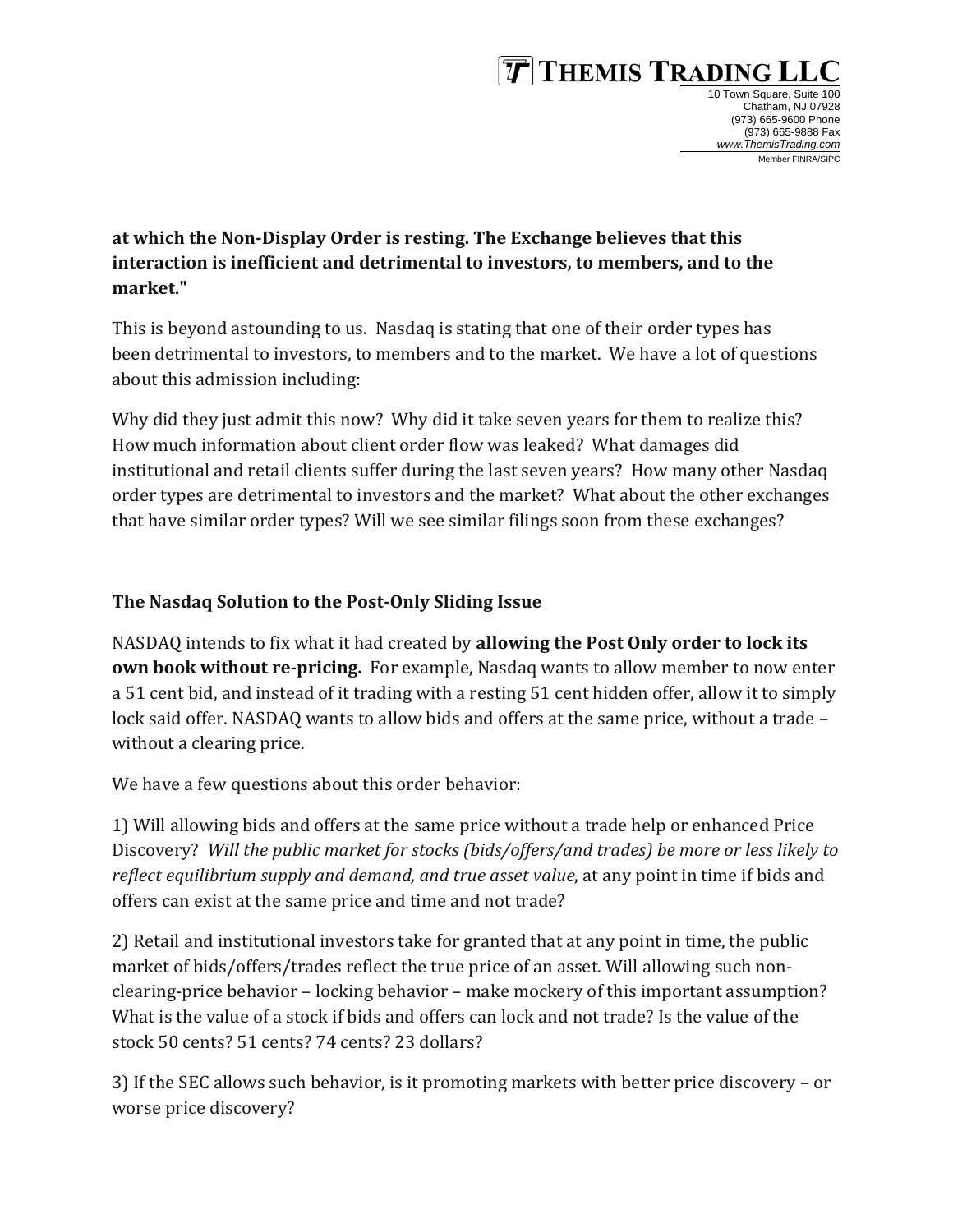# $\boxed{\mathcal{T}}$  Themis Trading 1

4) If the SEC allows this behavior, is it a litmus test for the removal of the ban against locked and crossed markets?

5) Is NASDAQ's solution (allowing locked hidden markets) one that will serve investors?

In addition, we believe that the following questions should be asked when an exchange proposes any new rule:

- Will the proposed rule maintain fair and orderly efficient markets?
- Will the proposed rule facilitate capital formation?
- Will the proposed rule protect and serve investors?
- Who will benefit from the proposed rule filing?

#### **How Do Other Exchanges Treat Post-Only Order Types**

When [Nasdaq originally filed](https://www.sec.gov/rules/sro/nasdaq/2009/34-59392.pdf) for their post-only order in February 2009, they noted that BATS and NYSE ARCA already had similar order types:

"*Nasdaq believes that the Post-Only Order is designed to compete with orders already approved and in use at other national securities exchanges, thereby enhancing competition between the exchanges."*

We looked at how BATS and ARCA each operate when a post-only order matches up with a hidden order and found their methods to be different than Nasdaq's current and proposed new method.

#### **BATS**

We obtained information from the [BATS Order Type Guide](http://www.brainshark.com/DCS/vu?pi=zHTzdnPSpz3QRKz0&nodesktopflash=1) and concluded that BATS will accept a Post-Only order that locks an existing hidden order. **But rather than sliding the price of post only order away from the hidden order, BATS will slide the price of the hidden order.** For example:

BATS has a hidden sell order at .10 and they then receive a Post-Only Displayed buy order for .10. Since the order is post-only, it will not trade with the hidden sell order because the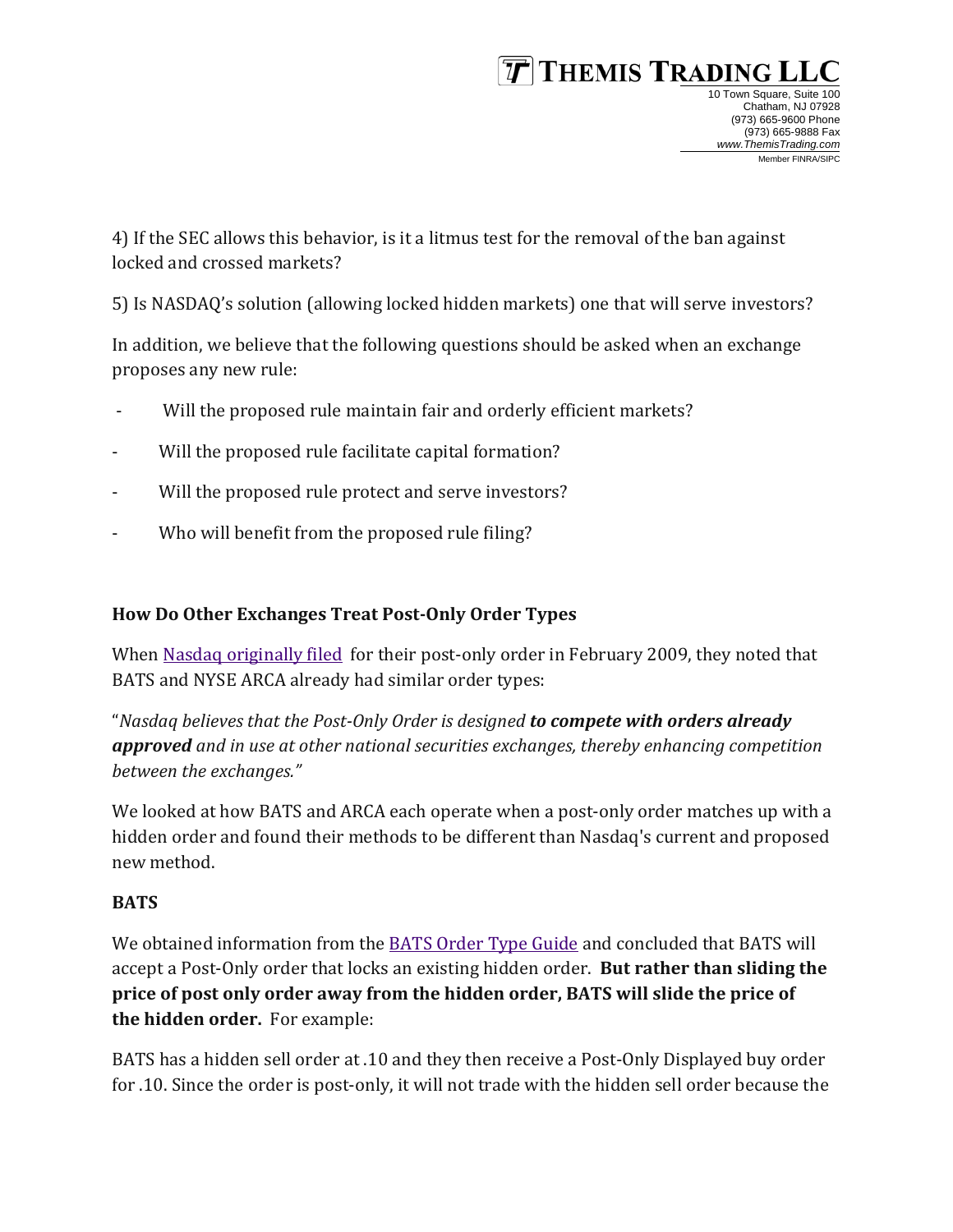### $\boxed{\mathcal{T}}$  Themis Trading 1 10 Town Square, Suite 100

 Chatham, NJ 07928 (973) 665-9600 Phone (973) 665-9888 Fax *[www.ThemisTrading.com](http://www.themistrading.com/)* Member FINRA/SIPC

buyer doesn't want to pay an access fee. Instead, the hidden sell order will be slid to .11 in order to prevent a locking situation.

We think there are a few important things to note here:

- No information leakage occurs since the post-only buy order did not get price slid.

- Displayed liquidity does not suffer since the buy order is allowed to post

- The original non-displayed seller at .10, however, has their price moved away because the post only order would have locked the hidden order.

- Does this price sliding of an existing hidden order hurt the price discovery process since the buyer and seller would have traded if it were not for the avoidance of access fees?

- Do the market participants who entered the hidden orders even know that their price was slid?

- In [September 2016](http://www.batstrading.com/market_data/order_types/) , **39% of BATS orders were entered as non-displayed and 32% were entered as post-only displayed orders**. That's a lot of potential trades that might not be occurring due to price sliding.

### **ARCA**

Based on [a NYSE ARCA Order Type document](https://www.nyse.com/publicdocs/nyse/markets/nyse/Pillar_Differences.pdf) , we concluded that ARCA treats post only orders differently than Nasdaq and BATS (note: post only orders on ARCA are known as ALO orders - add-liquidity only). Similar to the new Nasdaq proposal, ALO orders that lock a non-displayed order will not trade. Instead, the order will be accepted and the ARCA market will remain locked. ALO orders that cross a non-displayed ARCA order will trade with hidden orders. This is a relatively new treatment of ALO orders that was rolled out when NYSE went live with their Pillar system.

Prior to the Pillar system change, ARCA was also apparently leaking hidden order type information. If an ALO order was marketable on entry, rather than trade, it was rejected. This rejection informed the initiator of the ALO order that there was contraside liquidity available at the ALO price. How long was ARCA rejecting these marketable ALO orders? How much information was leaked about hidden order flow?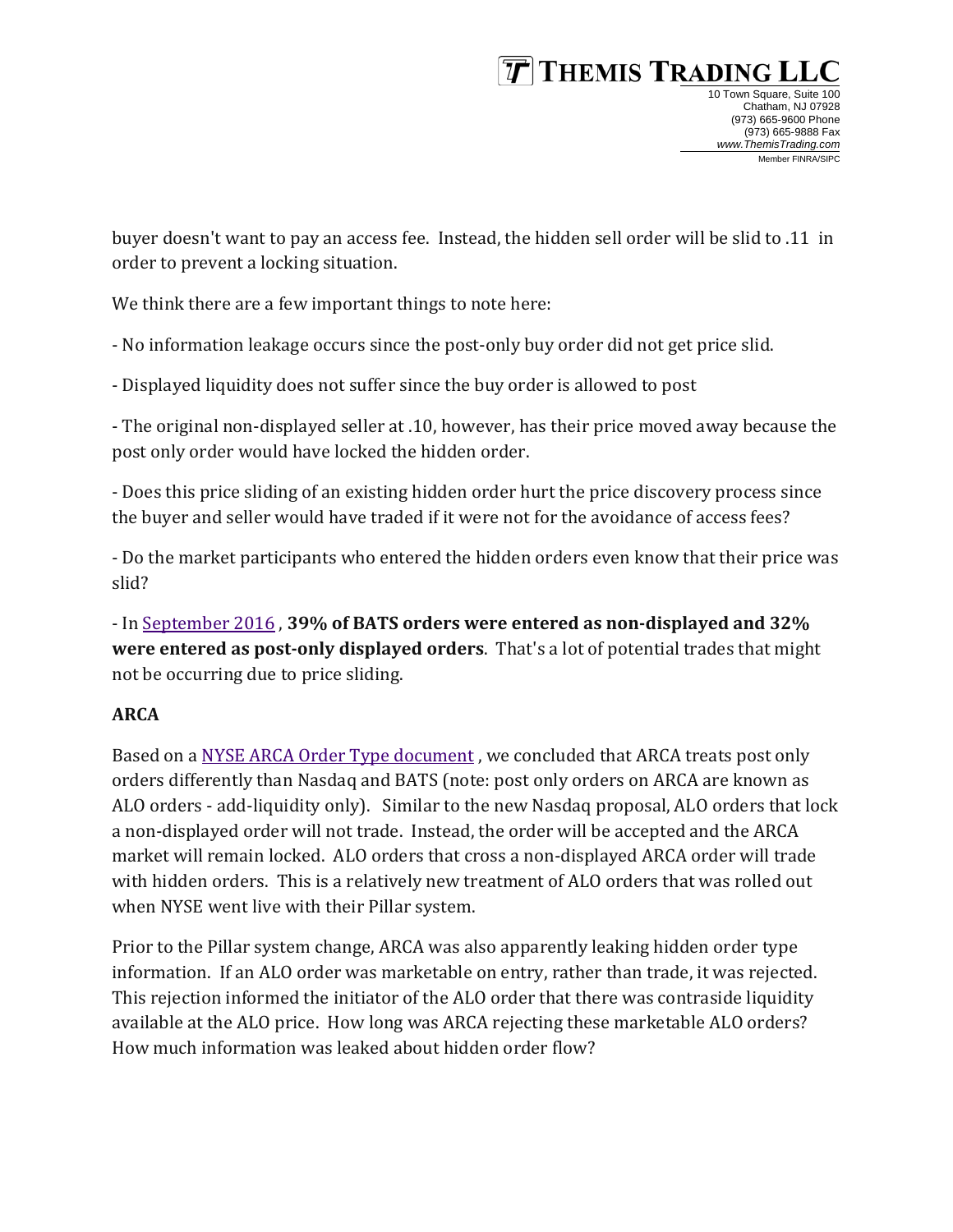# $\boxed{\overline{T}}$  Themis Trading ]

10 Town Square, Suite 100 Chatham, NJ 07928 (973) 665-9600 Phone (973) 665-9888 Fax *[www.ThemisTrading.com](http://www.themistrading.com/)* Member FINRA/SIPC

#### **What is the SEC's position on Post-Only Order type behavior?**

For the past seven years, Nasdaq has been price sliding post-only orders and now has proposed that they cease this behavior because it's harmful to investors. Since the SEC approved the Nasdaq post-only order type in 2009, we can only assume that the SEC approved of the way that Nasdaq has handled these orders for the past seven years. Was the SEC aware of the harm that these orders were causing? Did the SEC realize that Nasdaq was actually leaking client information. We have a few questions for the Commission:

- Based on Nasdaq's admission that they have been harming the market, can the SEC punish Nasdaq for an order type that the Commission approved?
- Did the SEC understand this behavior from day one seven years ago, when the order type was approved?
- Where was NASDAQ surveillance for the past seven years? In their rule filing from September 22nd 2016, they acknowledge that "**this interaction is inefficient and detrimental to investors, to members, and to the market."**
- Did NASDAQ come up with this order type at the bequest of one of their high volume clients? Did they know it was going to be possibly used nefariously?

### **Conclusion**

There does not seem to be uniformity in how exchanges deal with the interaction between post-only orders and hidden orders. Some exchanges lock the market, some price slide the initiator of the post only order and some price slide the hidden order. Some exchanges leak information on hidden order and others allow them to trade. This type of behavior is what apparently exchanges refer to as competition. When they submit rule proposals, they will often cite this competition as a reason why the SEC should approve the proposal.

The competition that exchanges speak of is the competition amongst themselves to attract as much order flow as possible so they can enhance the value of their market data products. We think that this competition does not always help traditional investors and in many cases ends up hurting investors.

For-profit exchanges have lost sight of their original purpose and instead have continued to invent new ways to attract their highest volume customers. Their goal is not to always help traditional investors but to figure out ways to make their own market data products more valuable. Proprietary data feeds are valuable not only because of their speed but also because of their content (revealing information about hidden orders is very valuable).